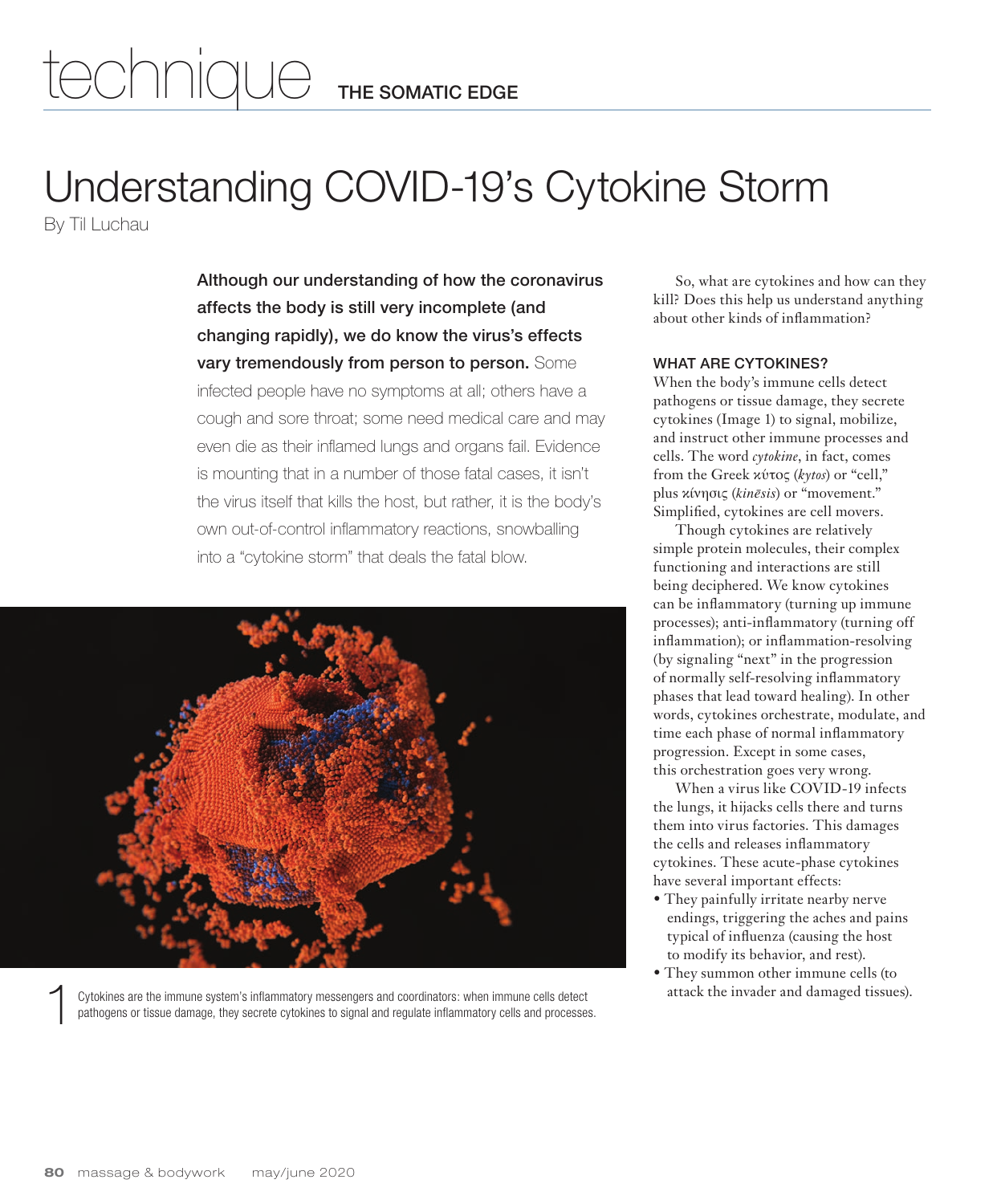• They make cell and vessel walls leaky (which helps transport the important immune cells and chemicals to where they're needed most). So far, so good—all of these inflammatory functions are healthy, normal, and needed. In most cases, the immune system's anti-inflammatory and resolutiontriggering mechanisms come to bear, winding down these acute inflammatory reactions. Tissue healing progresses, sensation normalizes, and function returns.

#### THE CYTOKINE STORM

But, for reasons we don't entirely understand, in about 15 percent of people battling any serious infection,<sup>1</sup> the immune cycle seems to get stuck in a raging release of more and more cytokines, leading to more cell death, and even more cytokines. Perhaps related to underlying genetic defects,<sup>2</sup> this phenomenon (first described in 1993) has been long studied in related forms such as systemic inflammatory response syndrome, cytokine release syndrome, macrophage activation syndrome, hemophagocytic lymphohistiocytosis, or cytokine storm syndrome (CSS).<sup>3</sup> In the 1918 Spanish flu epidemic, differences in cytokine storm reactions between old and young, and between that virus and COVID-19, are thought to explain why that epidemic killed so many young people.

CSS doesn't just occur in influenza, but in other respiratory diseases caused by coronaviruses, as well, such as SARS and MERS. They are also associated with noninfectious diseases such as multiple sclerosis and pancreatitis. But whenever cytokine orchestration has turned into a cytokine storm, their normally helpful

Microdamage to the lungs' alveoli from virus replication can, in some cases, trigger a self-escalating "cytokine storm" of hyperinflammatory cytokine overproduction and further tissue damage.

functions contribute to an escalating spiral of worsening symptoms:

- The pain, sensitivity, and fatigue from influenza's cytokines can make the host inhibit breathing and movement, so much that the concentrated and bynow toxic inflammatory soup collects in the lungs' alveoli (Image 2).
- The cytokine-summoned first-responder cells are aggressive and indiscriminate in their destruction. Flooding into the tissues on the wash of leaked interstitial fluids, they use powerful enzymatic and oxidative processes to demolish both friend and foe alike (Image 3). Other cells, such as fibroblasts, simultaneously try to repair this ongoing damage, but when the cytokine-induced destruction continues,

the resulting excess collagen makes tissues denser and more fibrous, further inhibiting normal perfusion and drainage.<sup>4</sup>

• In musculoskeletal tissues, the plasma leakage of acute inflammation causes its characteristic swelling and redness. In lung tissue, this fluid buildup causes coughing; and if excessive or prolonged, can lead to breathing difficulties and pneumonia. What's more, capillaries damaged by the inflammatory riot can let the cytokine-rich fluids spill over into the bloodstream, resulting in systemic inflammation and multi-organ failure.<sup>5</sup>